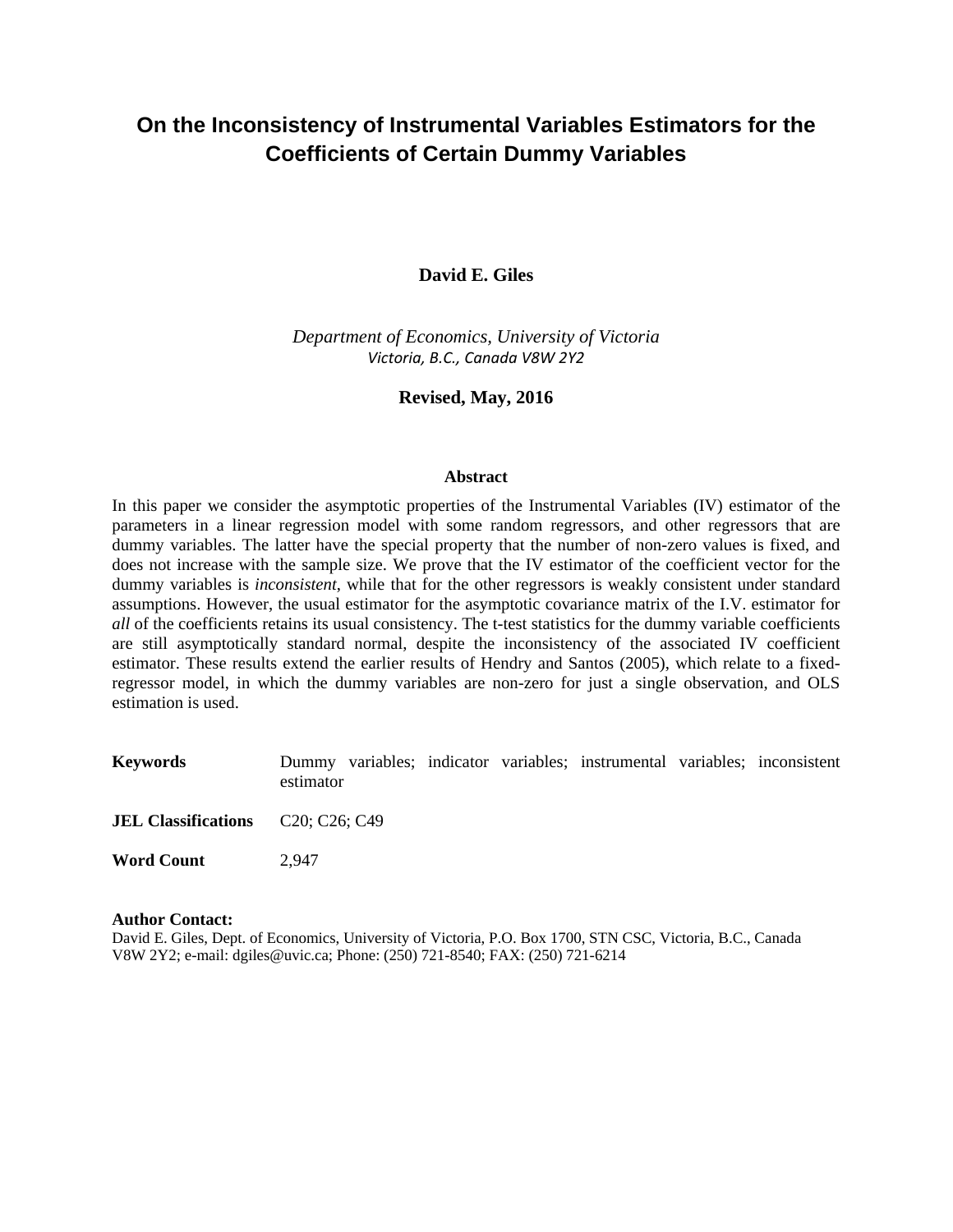# **On the Inconsistency of Instrumental Variables Estimators for the Coefficients of Certain Dummy Variables**

# **1. Introduction**

Dummy ("indicator") variables are routinely used as covariates in regression analysis. These binary variables are assigned the value zero if the corresponding sample observation fails to exhibit a particular qualitative attribute, and a constant non-zero value if that attribute is achieved. Without loss of generality, this single value is assumed to be unity. For any other value, the corresponding regression coefficients simply scale to compensate. It is well known (Salkever, 1976) that if a dummy variable regressor takes its non-zero value for only a single sample value, then the OLS estimates of the regression coefficients are identical to those that would be obtained if the dummy variable were omitted from the model, and the observation in question were deleted from the sample for all of the model's variables. This result should be kept in mind if such dummy variables are used to deal with "outliers" in the data.

Recently, Hendry and Santos (2005) have discussed another intriguing property of OLS estimation in the case of such special dummy variables. Namely, even under standard assumptions, the OLS estimator of the coefficient of such a dummy variable is inconsistent, even though OLS is still best linear unbiased. In contrast, the OLS estimator for the coefficient vector associated with the remaining "regular" regressors retains its usual weak consistency property. Hendry and Santos provide other related results that are of considerable practical importance.

In this paper we extend the principal results of Hendry and Santos in two directions. First, we show that corresponding results hold when the non-dummy regressors in the model are stochastic, and correlated with the error term, and OLS is replaced by Instrumental Variables (IV) estimation. Second, we observe that the basic results, and their proofs, are essentially unchanged if the problematic dummy variables have a non-zero constant value for a fixed number of observations, rather for a single observation, provided that this number cannot increase as the sample size increases.

Models with these characteristics are commonly encountered in applications involving both timeseries and cross-section data. In the former case, one obvious example would be where the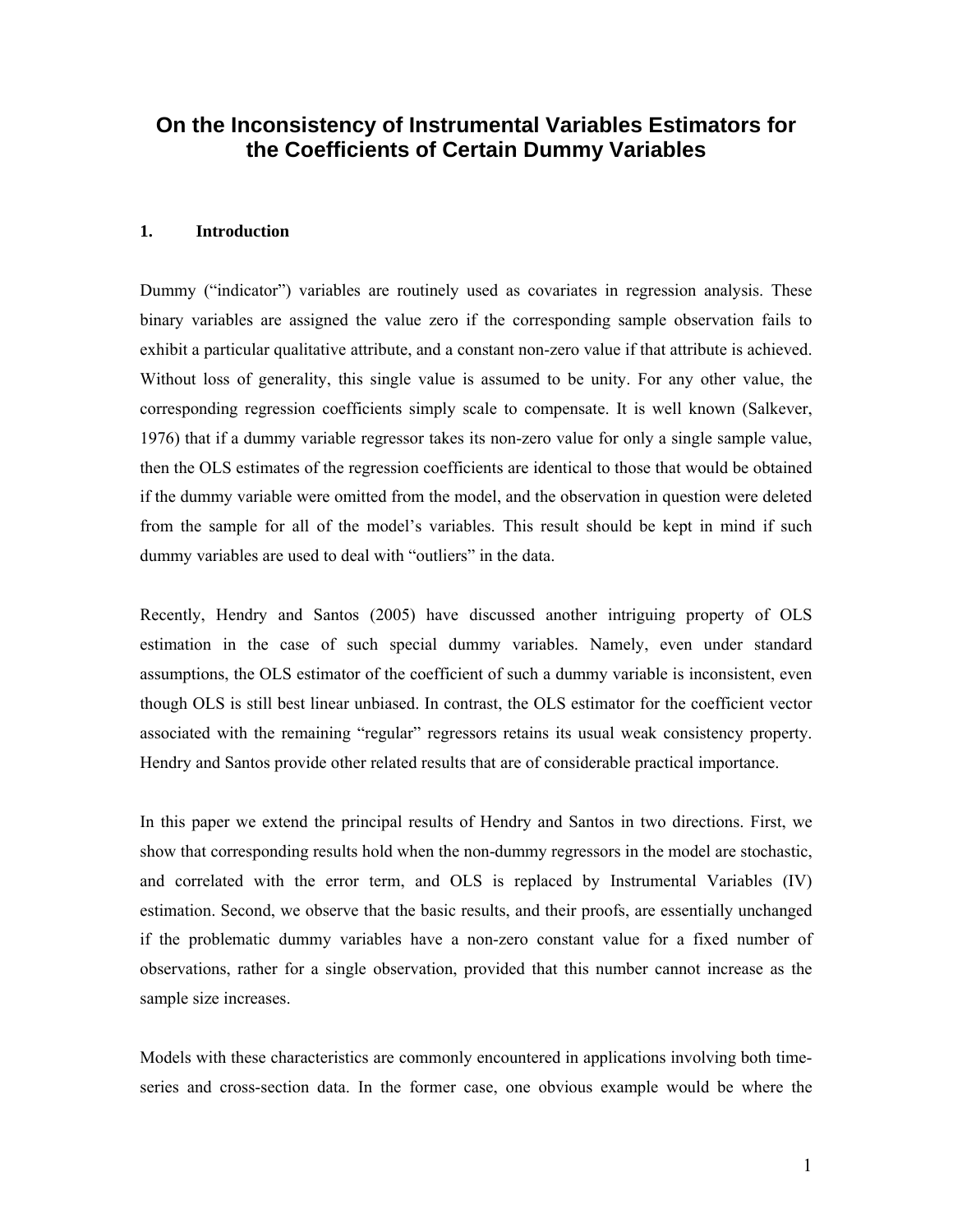sample spans the years of the Second World War, and a dummy variable is assigned to be nonzero only for the seven years of conflict. A second time-series example would be where the sample spans the "9/11" terrorist attacks in the U.S.. In this case, it assumed that the earliest recorded data are included in the sample already, and that any future such catastrophes would be of a sufficiently different nature that separate dummy variables would be required if the sample were extended into the future. In the case of cross-section data, the situation under consideration here can arise in the analysis of treatment effects. Here, dummy variables with a fixed number of non-zero observations will arise, for example with respect to the pre- and post-treatment periods. Whatever the type of data being used, dummy variables with only a single non-zero value are often used to deal with outlier values in the sample, as noted already.

The widespread use of IV estimators, in both time-series and cross-sectional data analyses, means that it is important to understand their properties when they are applied in the context of these "special" dummy variable regressors. Moreover, in many applications, the inferences that are of primary interest centre on the coefficients of the dummy variables themselves. For example, one might be concerned with the impact of a structural break, either in a time-series or cross-sectional setting. If the estimates of these coefficients are inconsistent, this severely weakens any conclusions that may be drawn from the study.

The rest of the paper is structured as follows. In the next section we formalize the model and the underlying assumptions that we will use. Apart from the characteristics of the dummy variables, everything is quite standard. In sections 3 and 4 we establish our main results. These include the consistency of the IV estimator for the coefficients of the non-dummy regressors; the *inconsistency* of this estimator in the case of the coefficients of the dummy variables themselves; and the consistency of the usual estimator for the asymptotic covariance matrix of the IV estimator of *all* of the coefficients in the model. In Section 5 we demonstrate that although the IV estimator for the coefficients of the special dummy variables is inconsistent, the associated tstatistics are still asymptotically standard normally distributed, as usual. So, asymptotically valid inferences may still be drawn, although the t-test is an inconsistent test in this context and so its power is limited, even asymptotically. Section 6 provides our conclusions.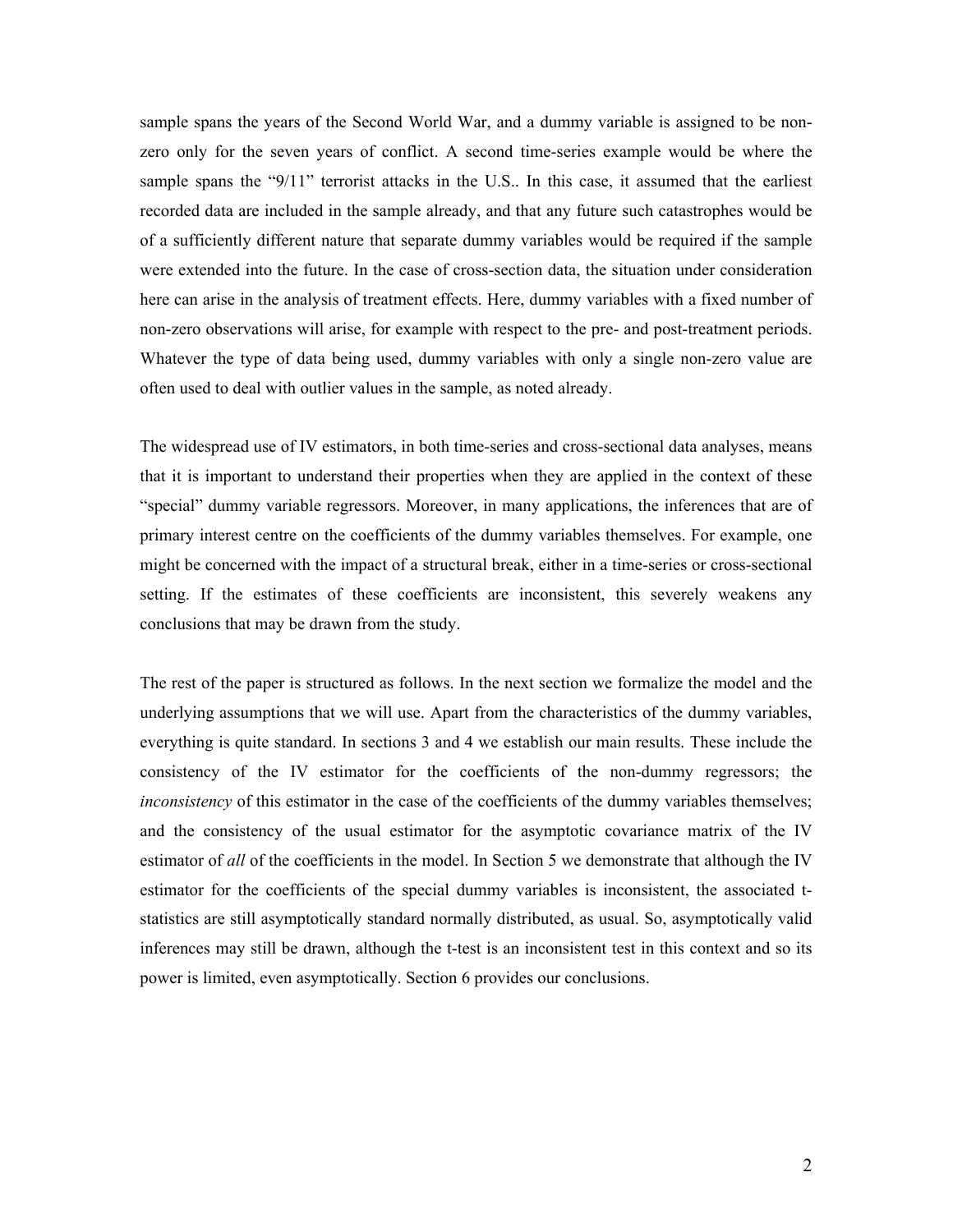### **2. Model and assumptions**

Consider the following linear regression model:

$$
y = X\beta + D\gamma + \nu \qquad ; \qquad \nu \sim N[0, \sigma^2 I] \tag{1}
$$

where *X* is  $(n \times k_1)$ , *D* is  $(n \times k_2)$  and  $k = k_1 + k_2$  is the total number of regressors, including the intercept. At least some of the columns of *X* are random and correlated even asymptotically with the error term, *v*. That is  $plim(n^{-1}X'v) \neq 0$ . The columns of *D* are zero-one indicator variables, each taking the value unity only for one (different) observation. As we will see in the next section, subject to *X* having full rank, we can generalize this set-up to allow each dummy variable to take the value unity only for a fixed number of observations that does not increase with the sample size. All of our results hold under this more general framework. In addition our results are unaffected in the converse case where the number of zero values for the dummy variable(s) is fixed, but the number of unit values can increase. If *1* is a unit-valued vector, replacing a column, *d*, of *D* with  $(I - d)$  simply reverses the sign of the corresponding element of  $\gamma$  .

Given the presence of stochastic regressors, instrumental variables (IV) estimation would be a natural choice in anticipation of obtaining weakly consistent estimates of the parameters. However, as we will show, this hope is thwarted as far as the estimation of the elements of  $\gamma$  are concerned. Without loss of generality, we will consider the just-identified case, with equal numbers of regressors and instruments. Also without loss of generality we will include the intercept and all of the columns of *D* in the set of instruments, unless otherwise noted. Let the columns of *Z*  $(n \times k_1)$  be the remaining  $k_1$  instruments, satisfying the conditions  $plim(n^{-1}Z'v) = 0$  and  $plim(n^{-1}Z'X) = Q_{ZX}$ , where  $Q_{ZX}$  is finite and non-singular.

For expository purposes, we let  $k_2 = 1$ , so that *D* is a single column vector, *d*, with one non-zero element at observation,  $i_b$ , say. Note that  $d'd = 1$ ,  $X'd = x_{i_b}$  and  $Z'd = z_{i_b}$  where  $x_{i_b}$  and  $z_{i_b}$  are  $(k_1 \times 1)$  vectors with elements comprising the values of the regressors in *X* and the instruments in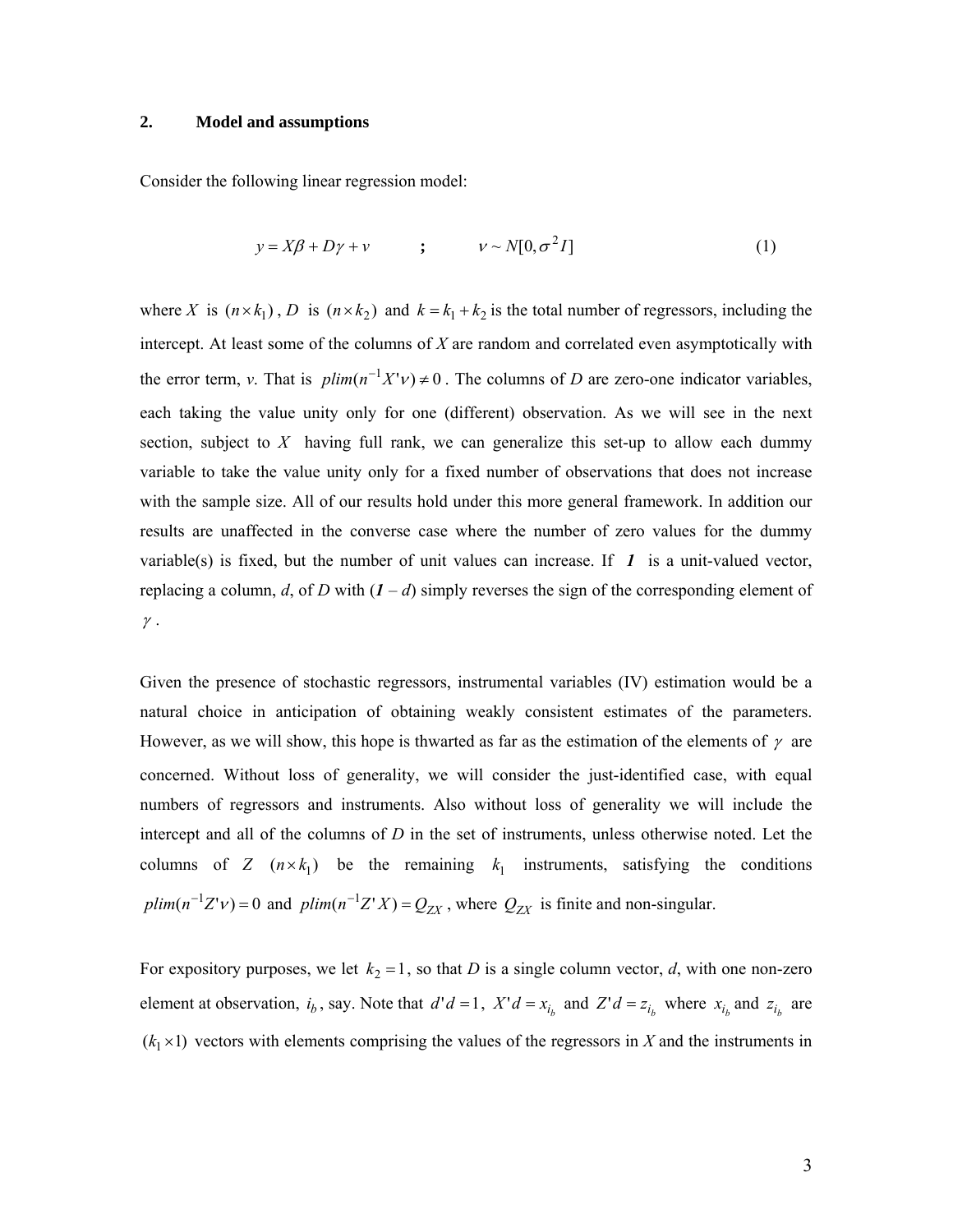*Z*, respectively, at observation  $i_b$ . So,  $plim(n^{-1}d'X) = 0'$ . Also, define  $M_1 = I - X(Z'X)^{-1}Z'$ and  $M_2 = I - d(d'd)^{-1}d' = I - dd'$ , so that  $M_1X = 0$  and  $M_2d = 0$ . In addition, note that

$$
plim(d'M_1d) = 1 - plim[(n^{-1}d'X)(n^{-1}Z'X)^{-1}Z'd] = [1 - 0'Q_{ZX}^{-1}z_{i_b}] = 1.
$$
 (2)

We can now proceed to our main results.

#### **3. (In)Consistency of the IV estimators**

First, note the following obvious extension of the Frisch-Waugh-Lovell theorem (Frisch and Waugh, 1933; Lovell 1963, 2008) to our situation involving IV estimation. In the notation of our model, the IV estimators of  $\beta$  and  $\gamma$  are  $\tilde{\beta} = (Z'M_2X)^{-1}Z'M_2y$  and  $\tilde{\gamma} = (d'M_1d)^{-1}d'M_1y$ . This is easily established by solving the two "normal equations":

$$
Z' X \beta + Z' d\gamma = Z' y
$$
  
\n
$$
d' X \beta + d' d\gamma = d' y
$$
\n(3)

for  $\beta$  and  $\gamma$ . See Giles (1984) for a related application of this result.

We now show that the IV estimator of  $\gamma$  is inconsistent, but that of  $\beta$  is weakly consistent under standard assumptions.

### *Theorem 1*

For model (1) and the assumptions in section 2,

$$
plim(\widetilde{\gamma} - \gamma) = v_{i_b} \neq 0 \quad .
$$

*Proof* 

$$
\widetilde{\gamma} = (d^{\dagger} M_1 d)^{-1} d^{\dagger} M_1 y
$$
  
=  $(d^{\dagger} M_1 d)^{-1} d^{\dagger} M_1 (X\beta + d\gamma + v)$ .

Using the result,  $M_1X = 0$ , we have:

$$
\widetilde{\gamma} - \gamma = (d^{\dagger} M_1 d)^{-1} d^{\dagger} M_1 \nu
$$
  
=  $(d^{\dagger} M_1 d)^{-1} d^{\dagger} \nu - (d^{\dagger} M_1 d)^{-1} d^{\dagger} X (Z^{\dagger} X)^{-1} Z^{\dagger} \nu$  (4)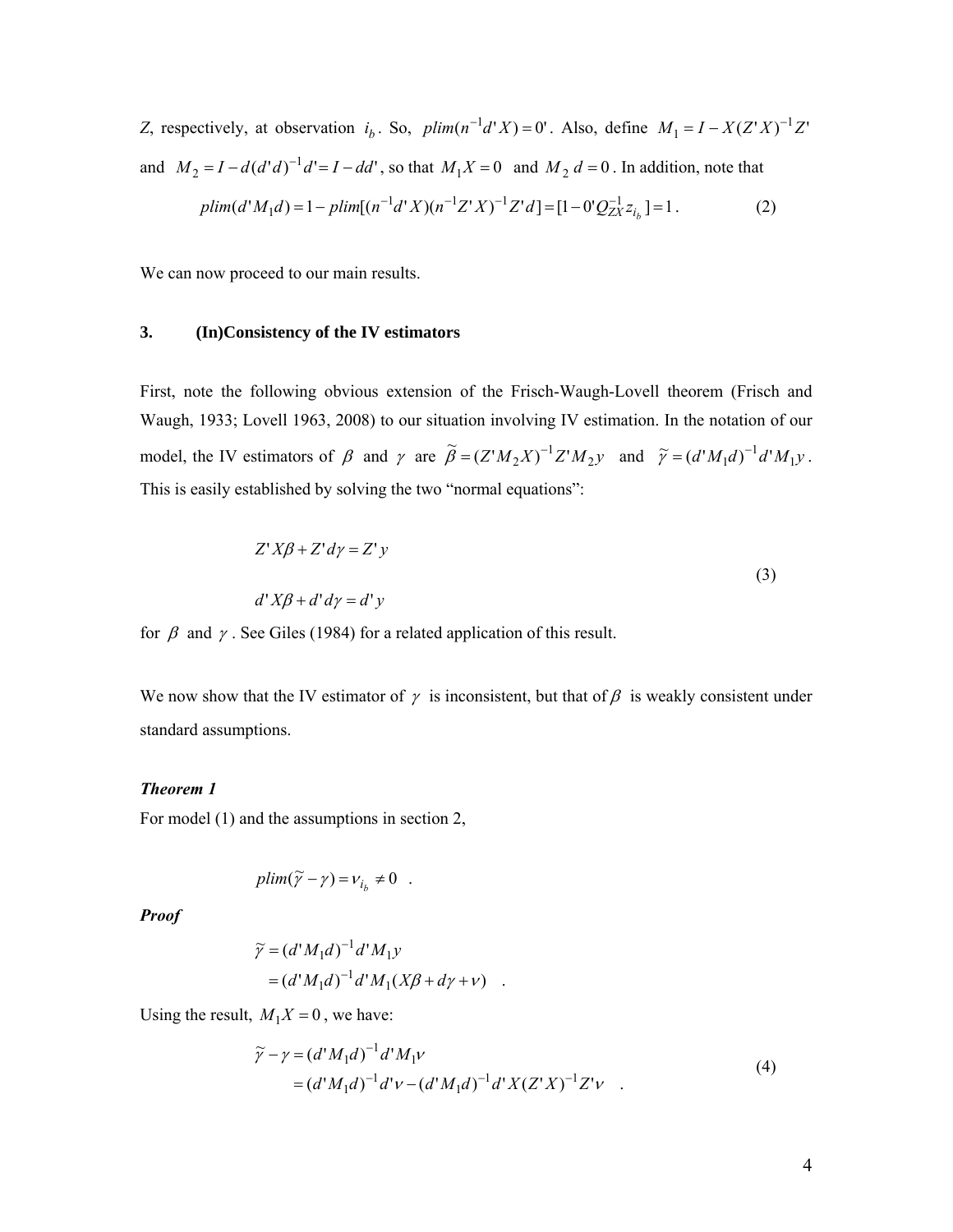Note, from (2), and Slutsky's Theorem, that

$$
plim[(d'M_1d)^{-1}(d'X)(n^{-1}Z'X)^{-1}(n^{-1}Z'\nu)] = (x_{i_b}Q_{ZX}^{-1}0) = 0
$$
\n(5)

Also, recalling that  $d'M_1d = 1$ ,

$$
plim[(d'M_1d)^{-1}(d'v)] = plim(v_{i_b}) = v_{i_b}
$$
,

■

where  $v_{i}$  is a single element of *v*.

So,

$$
plim(\widetilde{\gamma} - \gamma) = v_{i_b} \neq 0 \quad .
$$

Note that if the dummy variable takes the value unity for a *fixed* number of observations (the first *m*, say), and this number does not increase with *n*, then  $\tilde{\gamma}$  is still inconsistent. Specifically, following the above proof, in this case  $plim(d'M_1d) = m$ ;  $plim[(d'M_1d)^{-1}d'X(Z'X)^{-1}Z'\nu] = 0$ ; and  $plim[(d'M_1d)^{-1}(d'v)] = m^{-1}plim(\sum_{j=1}^{m}v_j) = (\sum_{j=1}^{m}v_j)/m = \overline{v}_{(m)}$  $\sum_{j=1}^{L} V_j$ *m*  $plim[(d'M_1d)^{-1}(d'v)] = m^{-1}plim(\sum_{j=1}^{m}v_j) = (\sum_{j=1}^{m}v_j)/m = \overline{v}_{(m)},$  say. It then follows that  $plim(\widetilde{\gamma} - \gamma) = \overline{v}_{(m)} \neq 0$ .

It is important to note that it is the *number* of observations, and not the *proportion* of observations in the sample, that must be fixed in order for this result and the following results to hold.

Also, note that the result in Theorem 1 does not require that the dummy variable(s) be included in the set of instruments. Using similar arguments it is easily seen that  $\tilde{\gamma}$  is still inconsistent for  $\gamma$ if the matrix of instruments is  $[Z, w]$ , where the random vector *w* satisfies  $plim(n^{-1}w'v) = 0$ . Parenthetically, one might think of "adjusting" the IV estimator by subtracting the  $i_b^{th}$  IV residual from  $\tilde{\gamma}$ , in the case of a dummy with a single non-zero value, in anticipation of obtaining a consistent estimator of  $\gamma$ . This is futile, as the residual in question has a zero value. The same applies when there are *m* non-zero observation. In that case the sum (and sample average) of the corresponding IV residuals is also zero.

Now consider the IV estimator of  $\beta$ , the coefficient vector for the random regressor matrix, *X*.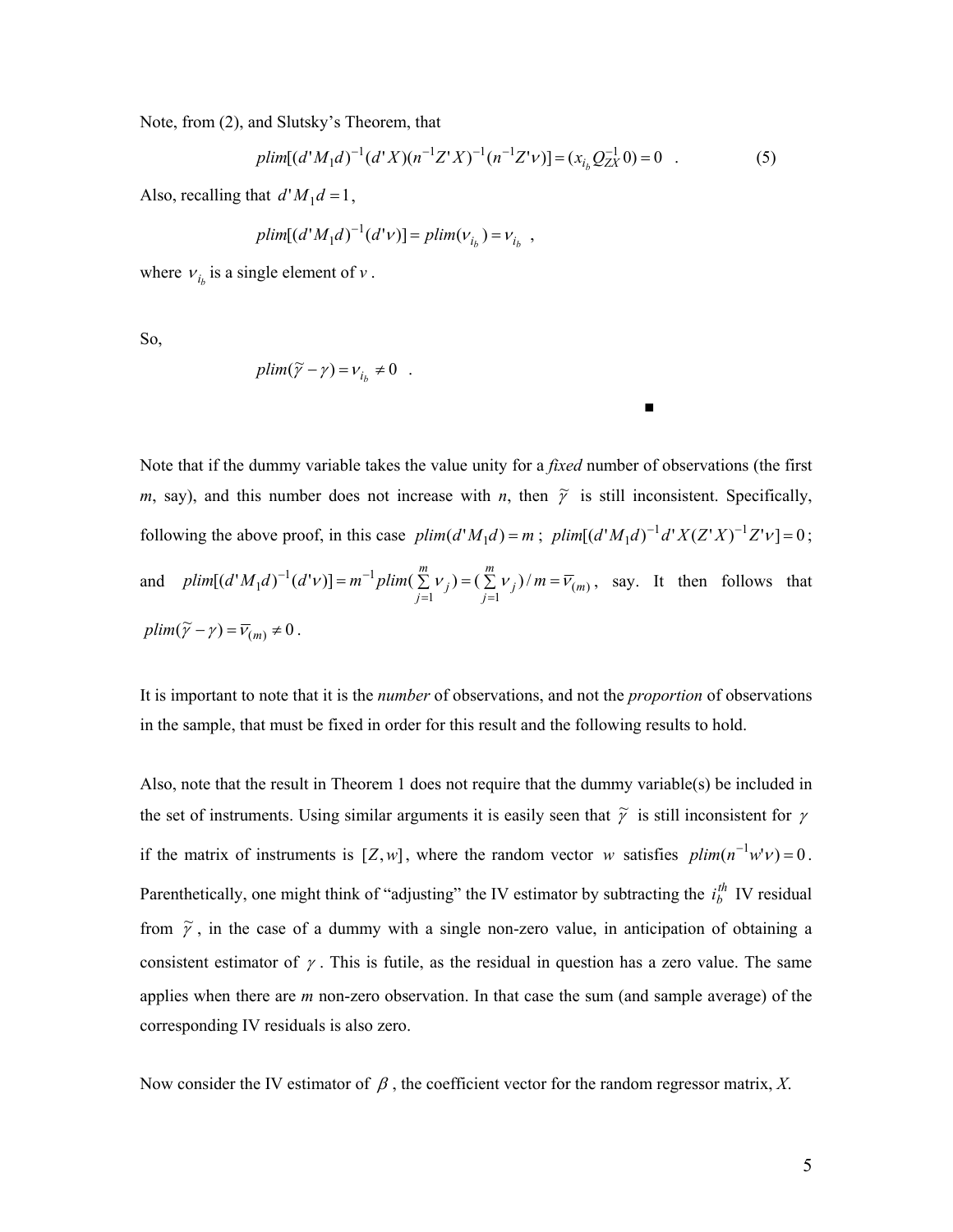# *Theorem 2*

For model (1) and the assumptions in section 2,  $\tilde{\beta}$  is weakly consistent for  $\beta$ .

### *Proof*

$$
\widetilde{\beta} = (Z'M_2X)^{-1}Z'M_2y
$$
  
=  $(Z'M_2X)^{-1}Z'M_2(X\beta + d\gamma + v)$ .

Using the results,  $M_2d = 0$  and  $d'd = 1$ , we have:

$$
\widetilde{\beta} - \beta = (Z'M_2X)^{-1}Z'M_2v
$$
  
=  $(Z'M_2X)^{-1}Z'\nu - (Z'M_2X)^{-1}Z'dd'\nu$  (6)

Applying Slutsky's Theorem repeatedly,

$$
plim(n^{-1}Z'M_2X) = plim(n^{-1}Z'X) - plim(n^{-1}z_{i_b}x_{i_b})
$$
  
=  $Q_{ZX}$  (7)

So,

$$
plim[(Z'M_2X)^{-1}(Z'd)(d'v)] = Q_{ZX}^{-1}plim[(n^{-1}Z'd)(d'v)]
$$
  
\n
$$
= (Q_{ZX}^{-1}0v_{i_b})
$$
  
\n
$$
= 0
$$
  
\n
$$
plim[(Z'M_2X)^{-1}(Z'v)] = Q_{ZX}^{-1}plim(n^{-1}Z'v)
$$
  
\n
$$
= (Q_{ZX}^{-1}0)
$$
  
\n
$$
= 0
$$

and therefore  $plim(\widetilde{\beta} - \beta) = 0$ .

So, the IV estimator for the coefficient of the non-dummy variable is still weakly consistent, despite the degenerate nature of the dummy variable itself. Again, this result also holds if the dummy variable takes the value unity for a *fixed* number of observations, and this number does not increase with *n*. It also holds in the case of several such dummy variables. This is easily established by making obvious amendments to the proof of Theorem 2, and is left as an exercise for the interested reader.

■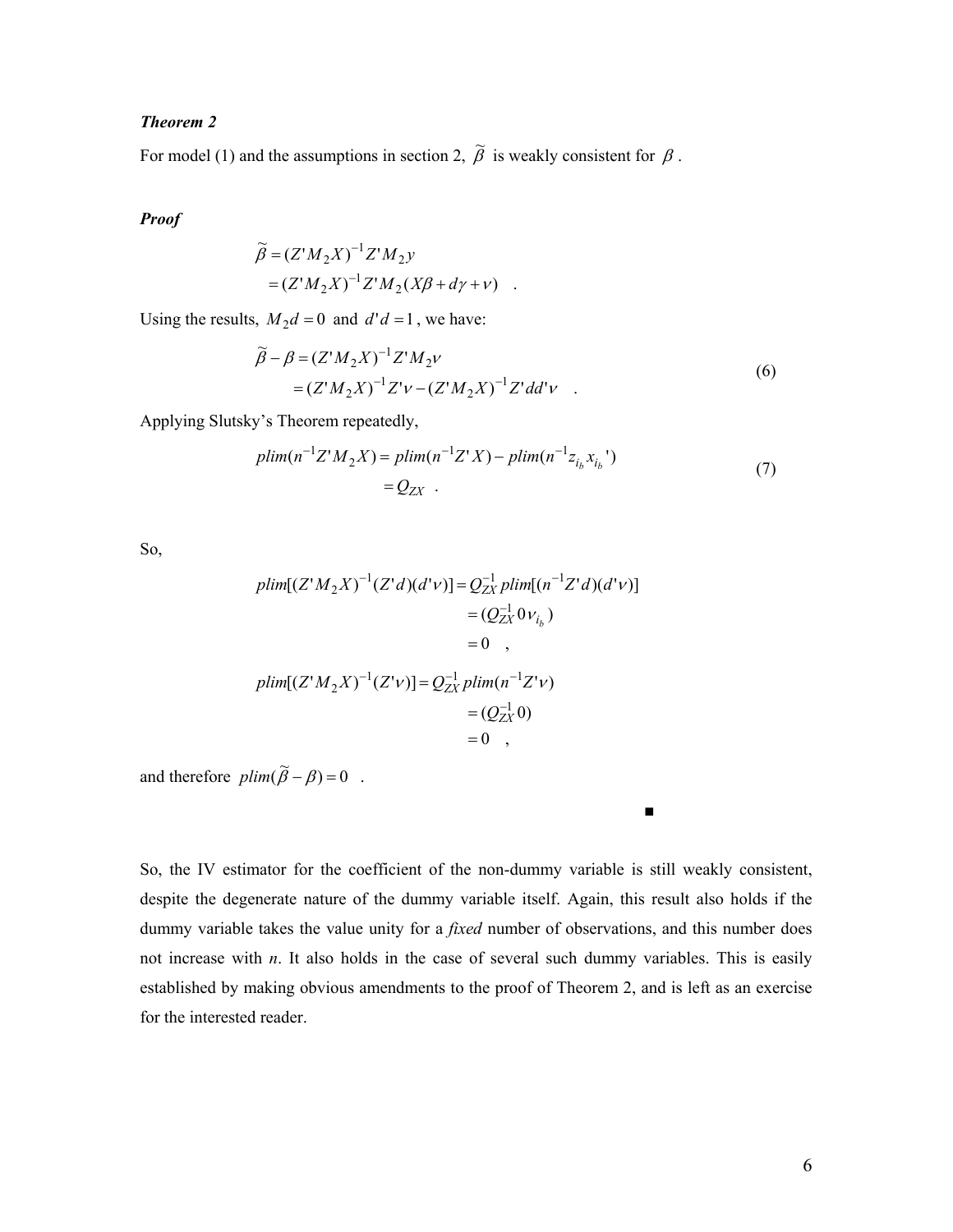

Figure 1: Sampling Distributions - X Coefficient Estimator

To illustrate some of the above results the sampling distributions of  $\tilde{\beta}$  and  $\tilde{\gamma}$  have been simulated, using program code written for the EViews package (IHS Global, 2016). The experiment is based on the following data-generating process:

$$
x_i = a_0 + a_1 d_i + a_2 z_i + \varepsilon_i \tag{8}
$$

$$
y_i = \alpha + \beta x_i + \gamma d_i + v_i \tag{9}
$$

$$
\begin{pmatrix} \varepsilon_i \\ v_i \end{pmatrix} \sim N \begin{bmatrix} \sigma_1^2 & \sigma_{12} \\ \sigma_{12} & \sigma_2^2 \end{bmatrix} \; ; \qquad i = 1, 2, \dots, n.
$$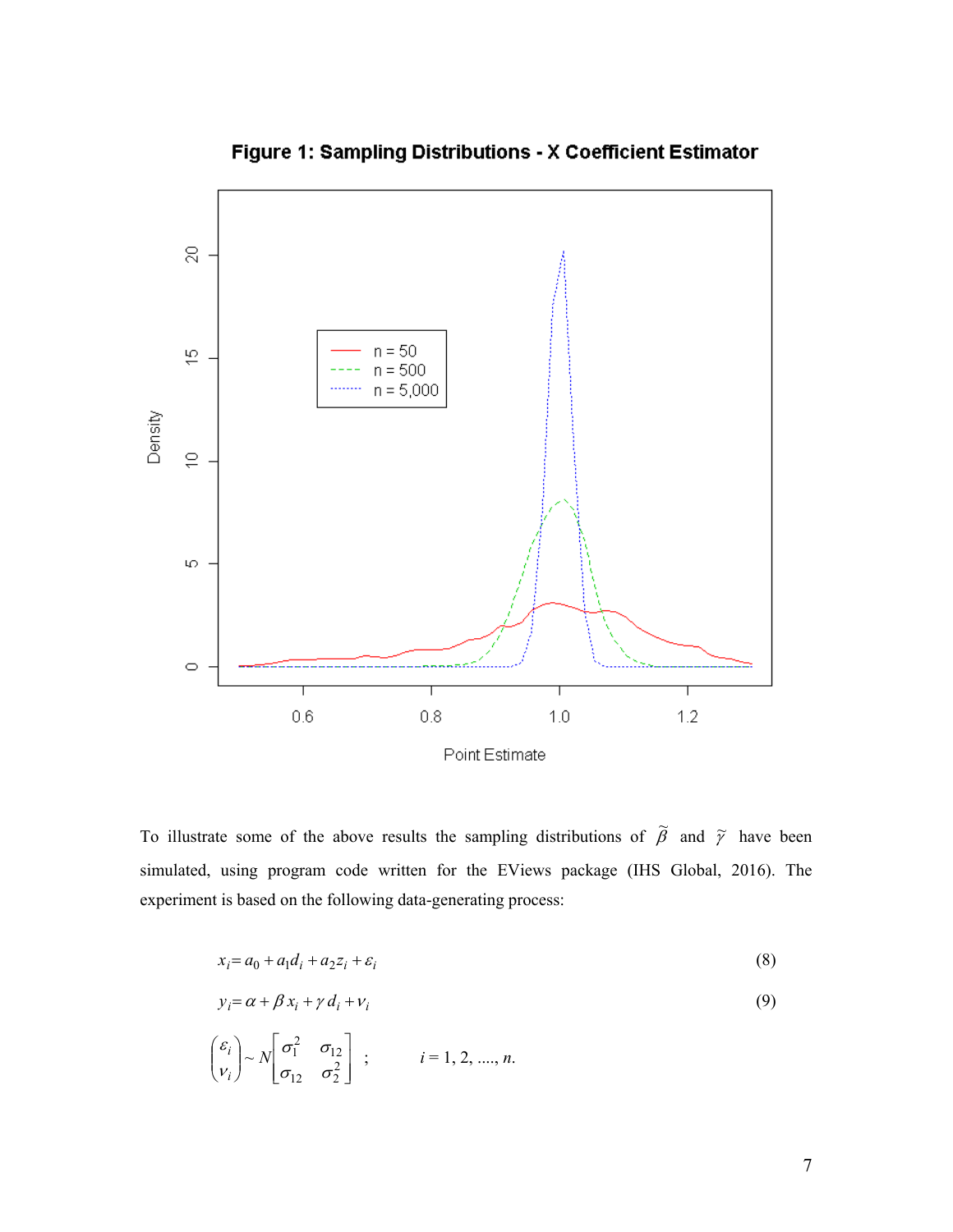Sample sizes up to  $n = 200,000$  were considered. The exogenous variable, *z*, was generated as standard normal for the largest sample size, and held fixed for the 1,000 Monte Carlo repetitions. The dummy variable, *d*, was constructed as  $d_i = 1$ ,  $i = 1, 2, ..., 15$ ;  $d_i = 0$ ,  $i = 16, 17, ..., n$ . The following parameter values were assigned:  $a_0 = a_1 = a_2 = \alpha = \beta = \gamma = \sigma_1^2 = \sigma_2^2 = 1$ ;  $\sigma_{12} = 0.95$ . Equation (9) was estimated by IV with *d*, *z* and the intercept as instruments. The high correlation between the regressor, *x*, and the instrument, *z*, ensures that we avoid any "weak instruments" problem. The effective signal-to-noise ratios implies that the median  $R^2$  values for the 1,000 IV regressions were 0.818, 0.795, and 0.796 for  $n = 50$ , 500 and 5,000 respectively. Figures 1 and 2 illustrate the sampling distributions of  $\tilde{\beta}$  and  $\tilde{\gamma}$  for a selection of sample sizes.

Figure 2: Sampling Distributions - Dummy Coefficient Estimator

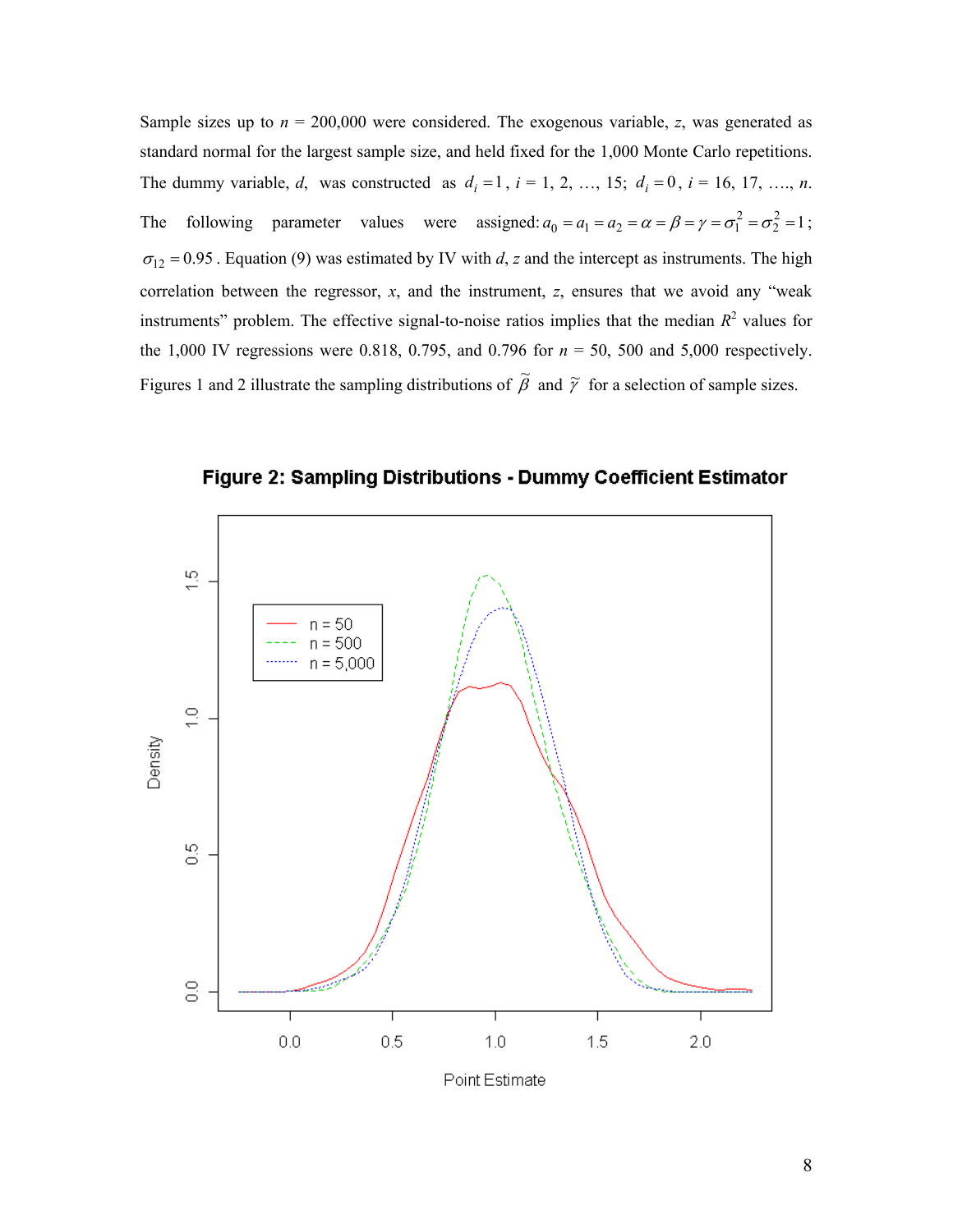The weak consistency of  $\tilde{\beta}$  is apparent in Figure 1. In contrast, Figure 2 demonstrates the inconsistency of  $\tilde{\gamma}$ , and the fact that this arises because the variance of that estimator does not vanish as  $n \to \infty$ .

#### **4. Asymptotic variances of the IV estimators**

Hendry and Santos (2005, pp. 573-574) show that although the OLS estimator of  $\gamma$  is inconsistent in their fixed-regressor, single-valued dummy variable analogue to our problem, the usual estimator of the variance of that OLS estimator is both unbiased and consistent. In our own case, we will now show that the usual estimator of the asymptotic variance for  $\tilde{\gamma}$  is weakly consistent, notwithstanding the inconsistency of  $\tilde{\gamma}$  itself.

#### *Theorem 3*

Consider model (1) and the assumptions in section 2. In addition, assume that  $plim (n^{-1}X'v)$  is a finite vector; and  $plim(n^{-1}X'X) = Q_{XX}$  and  $plim(n^{-1}Z'Z) = Q_{ZZ}$  are finite matrices. Then the asymptotic variance of  $\sqrt{n}(\tilde{\gamma} - \gamma - v_{i_b})$  is  $(\sigma^2 x_{i_b} \,^1 Q_{ZX}^{-1} Q_{ZZ} Q_{ZZ}^{-1} x_{i_b})$ ; and this asymptotic variance can be estimated consistently by  $n\tilde{\sigma}^2 x_{i_b} (Z'X)^{-1}Z'Z(X'Z)^{-1}x_{i_b}$ , where

$$
\widetilde{\sigma}^2 = (\widetilde{\nu}^{\,\prime}\widetilde{\nu}\,/\,n) = (\mathbf{y} - \mathbf{X}\widetilde{\beta} - d\widetilde{\gamma})^{\prime}(\mathbf{y} - \mathbf{X}\widetilde{\beta} - d\widetilde{\gamma})/\,n
$$

is the usual consistent estimator of  $\sigma^2$ .

#### *Proof*

From (4),

$$
\sqrt{n}(\widetilde{\gamma}-\gamma-\nu_{i_b})=(d'M_1d)^{-1}\sqrt{n}(d'M_1\nu)-\sqrt{n}\nu_{i_b}.
$$

So, from (2), the asymptotic variance of  $\sqrt{n}(\tilde{\gamma} - \gamma - v_{i_b})$  is the same as that of  $\sqrt{n}(d'M_1v - v_{i_b})$ . Now,

$$
asy.var.[\sqrt{n}(d'M_1v-v_{i_b})] = asy.var.[\sqrt{n}(d'v-d'X(Z'X)^{-1}Z'v-v_{i_b})]
$$
  
=  $asy.var.[x_{i_b}:(n^{-1}Z'X)^{-1}(n^{-1/2}Z'v)]$   
=  $x_{i_b} \cdot Q_{ZX}^{-1}(\sigma^2 Q_{ZZ})Q_{ZX}^{-1}x_{i_b}$ ,

which completes the first part of the proof.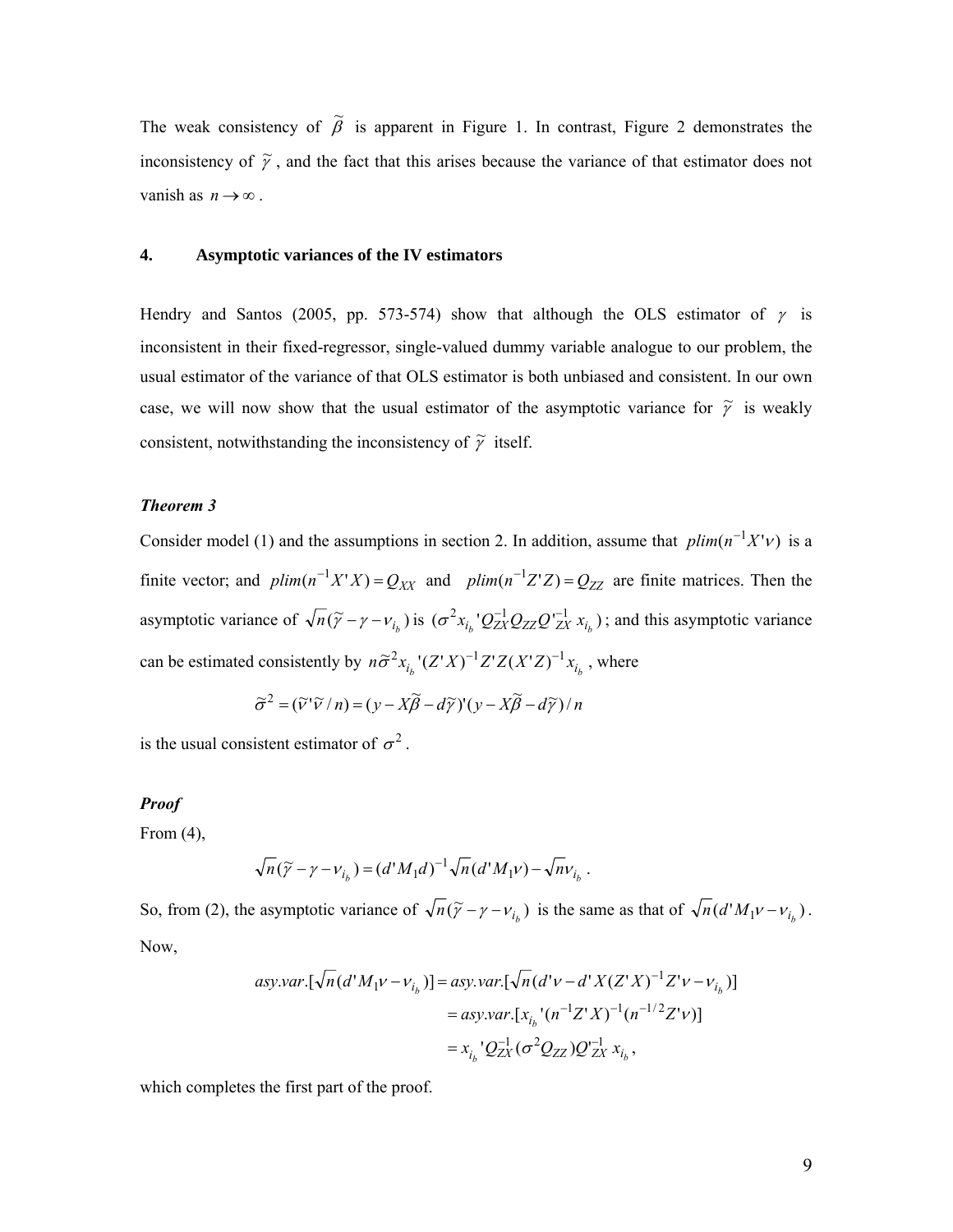Next, consider  $\tilde{\sigma}^2 = (\tilde{v}' \tilde{v}/n)$  as an estimator of  $\sigma^2$ . Noting that  $d'd = 1$ ,

$$
\widetilde{\sigma}^2 = n^{-1} \nu^{\nu} \nu + n^{-1} (\widetilde{\beta} - \beta)^{\nu} (\widetilde{\beta} - \beta) + n^{-1} (\widetilde{\gamma} - \gamma)^{\nu} (\widetilde{\gamma} - \gamma) + 2n^{-1} (\widetilde{\gamma} - \gamma)^{\nu} d^{\nu} X (\widetilde{\beta} - \beta) - 2n^{-1} (\widetilde{\gamma} - \gamma) d^{\nu} \nu - 2n^{-1} (\widetilde{\beta} - \beta) X^{\nu} \nu.
$$

$$
(10)
$$

By Khintchine's Theorem,

$$
plim(n^{-1}v'v) = \sigma^2 \tag{11}
$$

Also, using Slutsky's Theorem repeatedly:

$$
plim[n^{-1}(\widetilde{\gamma}-\gamma)'d'\nu] = plim(\nu_{i_b}^2/n) = 0 ; \qquad (12)
$$

$$
plim[n^{-1}(\widetilde{\beta}-\beta)'X'v] = 0plim(n^{-1}X'v) = 0 ; \qquad (13)
$$

$$
plim[n^{-1}(\widetilde{\gamma}-\gamma)'d'X(\widetilde{\beta}-\beta)]=plim(v_{i_b}x_{i_b}/n)plim(\widetilde{\beta}-\beta)=0 ; \qquad (14)
$$

and

$$
plim[n^{-1}(\widetilde{\beta}-\beta)'X'X(\widetilde{\beta}-\beta)]=plim[(\widetilde{\beta}-\beta)Q_{XX}(\widetilde{\beta}-\beta)]=0.
$$
 (15)

In addition, using (2):

$$
plim[n^{-1}(\widetilde{\gamma} - \gamma)^{t}(\widetilde{\gamma} - \gamma)] = plim[n^{-1}v^{t}M_{1}^{t}dd^{t}M_{1}v]
$$
  
\n
$$
= plim[n^{-1}v^{t}dd^{t}v - 2n^{-1}v^{t}Z(X^{t}Z)^{-1}X^{t}d^{t}dv
$$
  
\n
$$
+ n^{-1}v^{t}Z(X^{t}Z)^{-1}X^{t}dd^{t}X(Z^{t}X)^{-1}Z^{t}v]
$$
  
\n
$$
= plim[v_{i_{b}}^{2}/n] - 2plim[n^{-1}v^{t}Z]Q_{ZX}^{-1}plim[n^{-1}x_{i_{b}}v_{i_{b}}]
$$
  
\n
$$
+ plim[n^{-1}v^{t}Z]Q_{ZX}^{-1}plim[x_{i_{b}}^{2}/n]Q_{ZX}^{-1}plim[n^{-1}Z^{t}v] = 0
$$
 (16)

Then, using (11) to (16) in (10),  $plim(\tilde{\sigma}^2) = \sigma^2$ .

Finally, let  $\widetilde{V}[\sqrt{n}(\widetilde{\gamma}-\gamma-\nu_{i_b})]=n\widetilde{\sigma}^2 x_{i_b} (Z'X)^{-1}Z'Z(X'Z)^{-1}x_{i_b}$ . Immediately, from the consistency of  $\tilde{\sigma}^2$ ,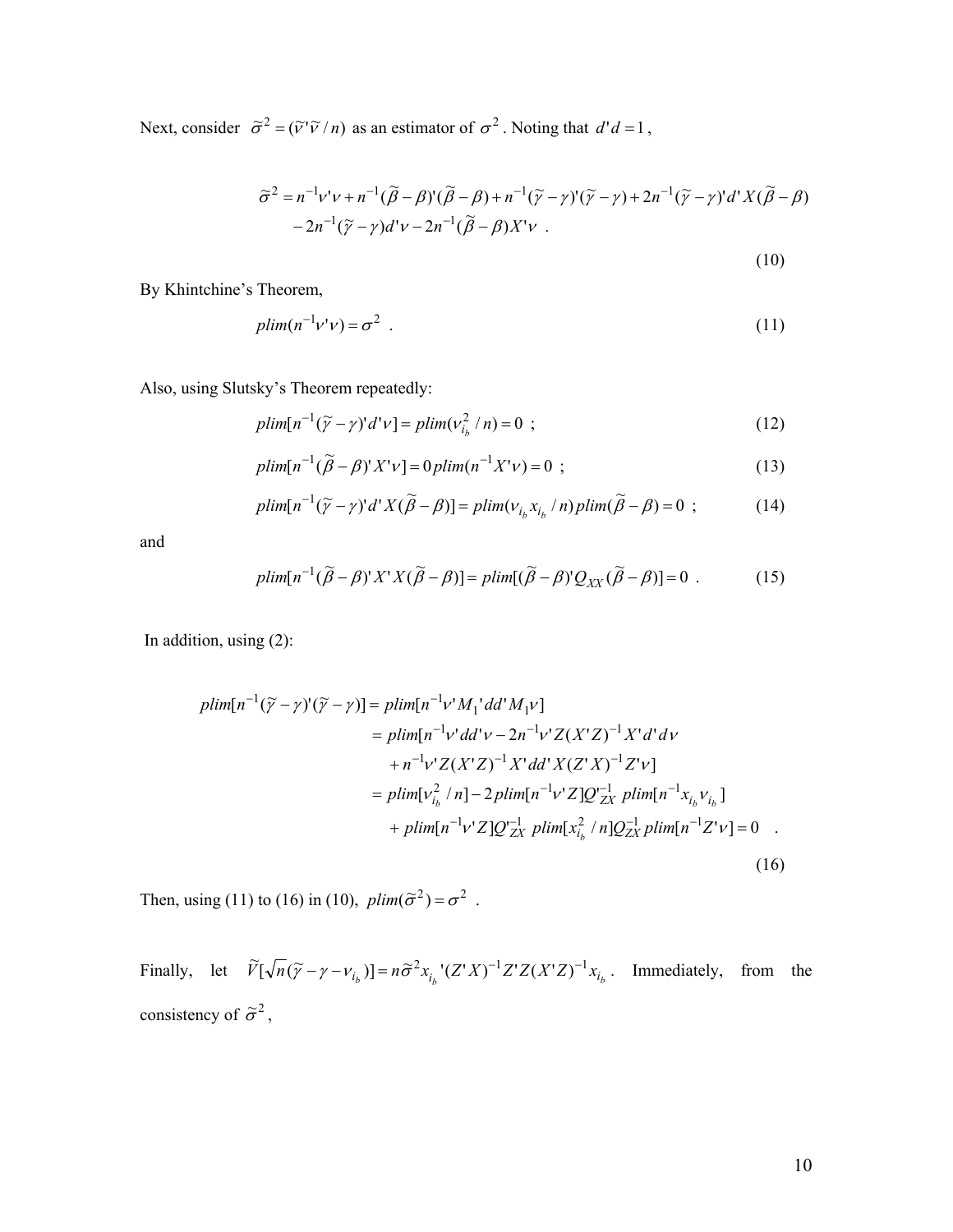$$
plim\{\widetilde{V}[\sqrt{n}(\widetilde{\gamma} - \gamma - \nu_{i_b})]\} = \sigma^2 x_{i_b} (n^{-1}Z'X)^{-1}(n^{-1}Z'Z)(n^{-1}X'Z)^{-1}x_{i_b}
$$
  

$$
= \sigma^2 x_{i_b} Q_{ZX}^{-1} Q_{ZZ} Q_{ZX}^{-1} x_{i_b}
$$
  

$$
= \text{asy.} \text{var.}[\sqrt{n}(\widetilde{\gamma} - \gamma - \nu_{i_b})]
$$

So, in the model that we are considering, although the IV estimator for the (scalar) coefficient of the dummy variable is inconsistent, the corresponding estimator of its asymptotic variance is a consistent estimator of the true asymptotic variance of  $\tilde{\gamma}$ . In particular, note that this estimator is the one that would usually be constructed in the context of IV estimation. Not surprisingly, the usual estimator for the asymptotic covariance matrix (a.c.m.) of  $\sqrt{n}(\tilde{\beta}-\beta)$  is also weakly consistent, as we now show.

#### *Theorem 4*

Consider model (1) and the assumptions in section 2. In addition, let  $Z_{(i_b)}$  represent the *Z* matrix with the  $i_b$ <sup>th</sup> row deleted, and assume that  $plim(n^{-1}Z_{(i_b)}'Z_{(i_b)}) = Q_{Z^*Z^*}$  is a finite matrix. Then the a.c.m. of  $\sqrt{n}(\tilde{\beta} - \beta)$  is  $(\sigma^2 Q_{ZX}^{-1} Q_{Z^*Z^*} Q_{ZX}^{-1})$ ; and this asymptotic variance can be estimated consistently by  $n\tilde{\sigma}^2 x_{i_b} (Z'X)^{-1} Z_{(i_b)} (Z'Z)^{-1}$ , where

$$
\widetilde{\sigma}^2 = (\widetilde{v}'\widetilde{v}/n) = (y - X\widetilde{\beta} - d\widetilde{\gamma})'(y - X\widetilde{\beta} - d\widetilde{\gamma})/n
$$

is the usual consistent estimator of  $\sigma^2$ .

#### *Proof*

From (6),

$$
\sqrt{n}(\widetilde{\beta}-\beta) = (n^{-1}Z'M_2X)^{-1}(n^{-1/2}Z'M_2V) ,
$$

and from (7),

$$
plim(n^{-1}Z'M_2X)^{-1} = Q_{ZX}
$$
.

So,

$$
a.c.m.[\sqrt{n}(\widetilde{\beta}-\beta)] = Q_{ZX}^{-1} a.c.m.(n^{-1/2}Z'M_2\nu)Q_{ZX}^{-1}
$$
.

Now, note that  $(n^{-1/2}Z'M_2\nu) = (n^{-1/2}Z_{(i_b)}'v_{i_b})$ , and so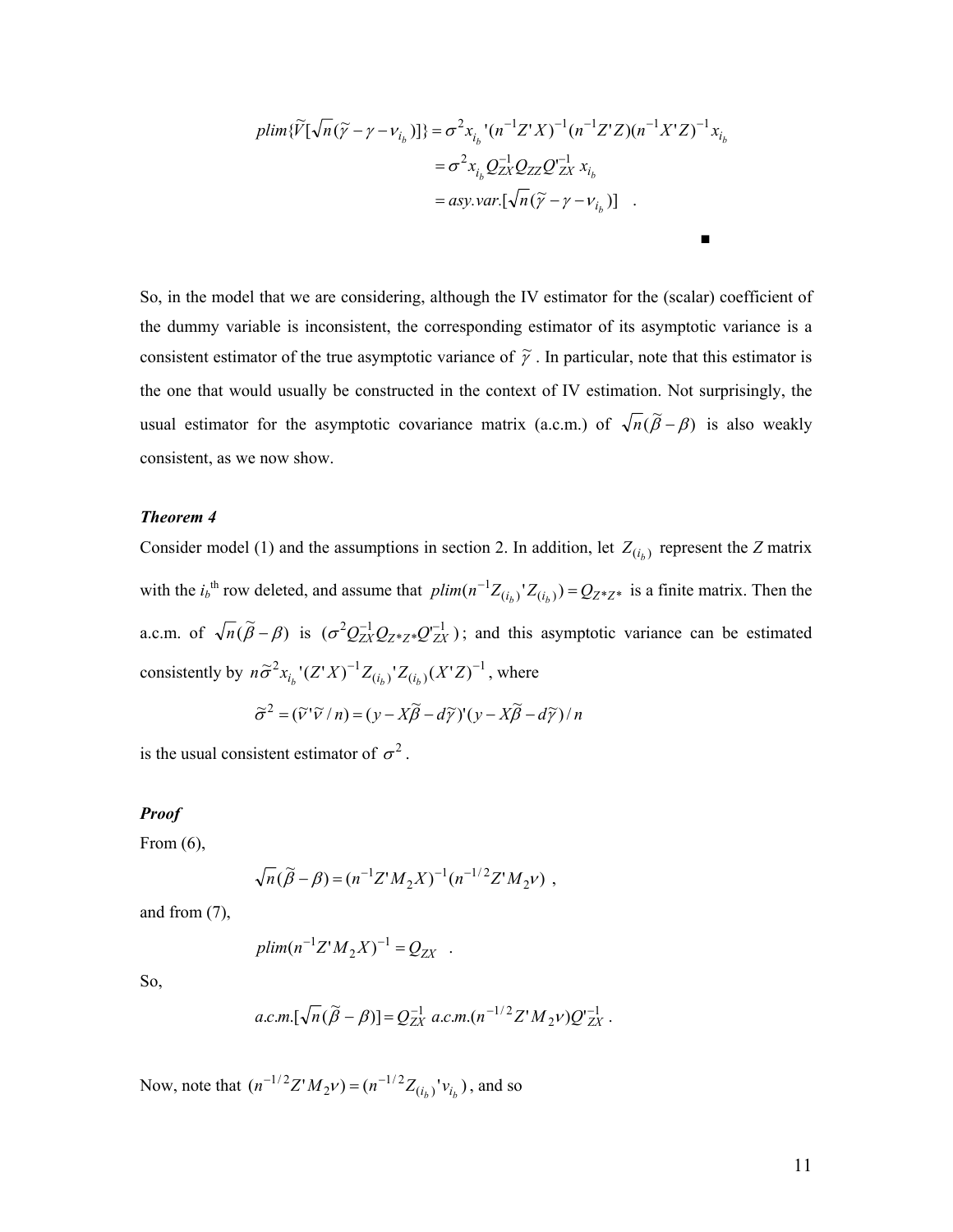$$
a.c.m.[\sqrt{n}(\widetilde{\beta}-\beta)]=\sigma^2 Q_{ZX}^{-1}Q_{Z^*Z^*}Q_{ZX}^{-1},
$$

as required.

Recall from the proof of Theorem 3 that  $\tilde{\sigma}^2 \stackrel{p}{\rightarrow} \sigma^2$ , so immediately, by Khintchine's Theorem,

$$
[n\tilde{\sigma}^{2}(Z'X)^{-1}(Z_{(i_b)}'Z_{(i_b)})(X'Z)^{-1}] = [\tilde{\sigma}^{2}(n^{-1}Z'X)^{-1}(n^{-1}Z_{(i_b)}'Z_{(i_b)})(n^{-1}X'Z)^{-1}]
$$
  
\n
$$
\xrightarrow{p} \sigma^{2}Q_{ZX}^{-1}Q_{Z*Z*}Q_{ZX}^{-1} = a.c.m.[\sqrt{n}(\tilde{\beta} - \beta)]
$$

Figure 3: Sampling Distributions - Dummy Coefficient t-Statistic

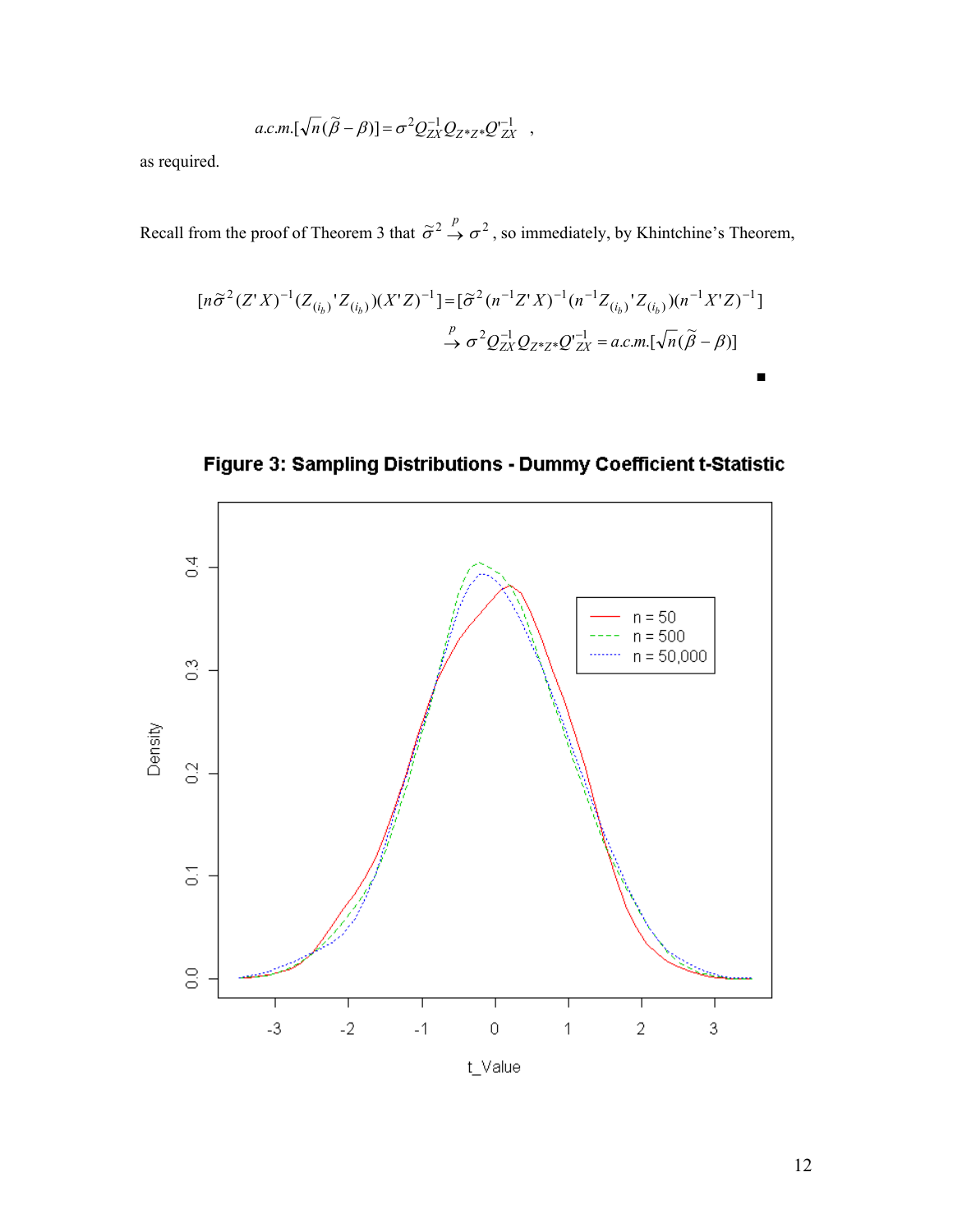### **5. Large-sample inferences**

Under our assumptions, tests of hypotheses about the elements of  $\beta$  proceed in the usual way. So, for example, the usual t-test statistic for testing  $H_0: \beta_j = \beta_j^*$ , for the *j*<sup>th</sup> element of  $\beta$ , is asymptotically standard normally distributed if the null hypothesis is true. Interestingly, the same is true for the corresponding t-test statistic for testing  $H_0: \gamma = \gamma^*$ . This follows from the asymptotic normality of  $\tilde{\gamma}$  and the asymptotic independence of  $(\tilde{\gamma} - \gamma^*)$  and its estimated asymptotic variance,  $n\tilde{\sigma}^2 x_{i_b} (Z'X)^{-1}Z'Z(X'Z)^{-1}x_{i_b}$ . So, asymptotically valid inferences may still be drawn about the coefficients of dummy variables that take only a fixed number of nonzero values. The usual tools apply. This is a direct (asymptotic) generalization of the Hendry and Santos (2005, p.576) result regarding the validity of the t-test in this case, in finite samples, under OLS estimation with fixed regressors and normal errors. Note that the latter condition is not needed here, and that the usual Wald test for more general exact linear restrictions on the coefficients of these dummy variables is also asymptotically valid.

Figure 3 illustrates the limiting behaviour of the t-test for testing  $H_0: \gamma = 0$  under the set-up for the Monte Carlo experiment described in section 3, when the null hypothesis is true. The means (standard deviations) of the sampling distributions in Figure 3, in terms of increasing sample size are -0.053 (0.979), -0.027 (0.980), and -0.008 (1.007). The corresponding p-values for the Jarque-Bera test for normality are 0.020, 0.821 and 0.806.

Hendry and Santos (2005, pp.576-577) note that the usual t-test for  $H_0: \gamma = \gamma^*$  is an inconsistent test in their framework with fixed regressors and OLS estimation. That is, for a fixed alternative and significance level, the power of the test does not approach unity as  $n \to \infty$ . This is in contrast to the usual situation with well-behaved regressors. In our case the same situation applies, essentially because the limiting variance of  $\tilde{\gamma}$  is non-zero. Table 1 illustrates this point with power curves for the asymptotic t-test of  $H_0$ :  $\gamma = 0$ , against various fixed two-sided alternatives with a significance level of 5%. For fixed and finite  $\gamma$ , the power converges to a value less than unity as  $n \to \infty$ .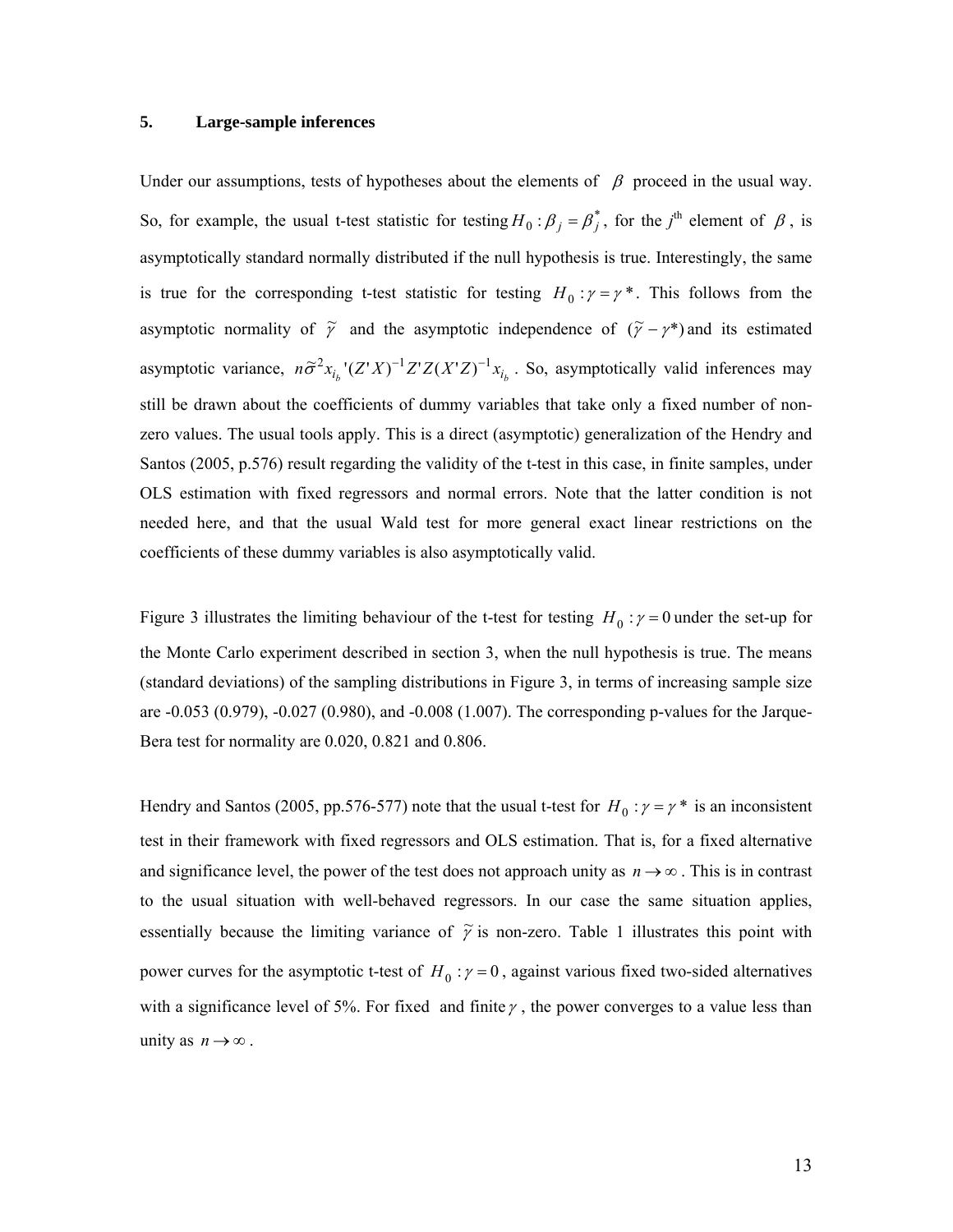|                  |        |        |        | $\gamma$ |      |      |      |  |
|------------------|--------|--------|--------|----------|------|------|------|--|
|                  | $-0.5$ | $-0.3$ | $-0.1$ |          | 0.1  | 0.3  | 0.5  |  |
| $\boldsymbol{n}$ |        |        |        |          |      |      |      |  |
| 50               | 0.37   | 0.19   | 0.06   |          | 0.05 | 0.12 | 0.31 |  |
| 500              | 0.49   | 0.21   | 0.07   |          | 0.06 | 0.20 | 0.46 |  |
| 5,000            | 0.49   | 0.21   | 0.07   |          | 0.07 | 0.21 | 0.48 |  |
| 100,000          | 0.49   | 0.22   | 0.07   |          | 0.07 | 0.22 | 0.49 |  |
| 200,000          | 0.49   | 0.22   | 0.07   |          | 0.07 | 0.22 | 0.49 |  |
|                  |        |        |        |          |      |      |      |  |

**Table 1: Powers of t-test of**  $H_0: \gamma = 0$  *vs.*  $H_A: \gamma \neq 0$ 

| (Size :<br>$5\%$ |
|------------------|
|------------------|

# **6. Conclusions**

The use of dummy variables which take only a single non-zero value, or whose non-zero values are fixed in number as the sample size increases, raises some interesting issues for the properties of a broad class of regression estimators. Specifically, we have shown that the members of the family of Instrumental Variables estimators will be inconsistent for the coefficients of such dummy variables. The IV estimators will, however, retain their weak consistency for the coefficients of the other (possibly random) regressors in the model, under standard assumptions. The usual estimator of the asymptotic covariance matrix for the IV estimator of the full coefficient vector is also consistent, even in the presence of such 'special' dummy variables. Finally, although the dummy variable coefficient estimator is inconsistent, the associated t-test statistics are asymptotically standard normally distributed, as usual. However, this test loses its usual property of consistency in the case of dummy variable coefficients. So, its power is bounded below 100% for fixed alternative hypotheses, even for infinitely large sample sizes.

Given the breadth of the family of Instrumental Variables estimators, and their widespread use in the context of both time-series and cross-sectional data, these results provide a valuable extension to the existing results in the literature. They also have immediate practical implications for applied researchers.